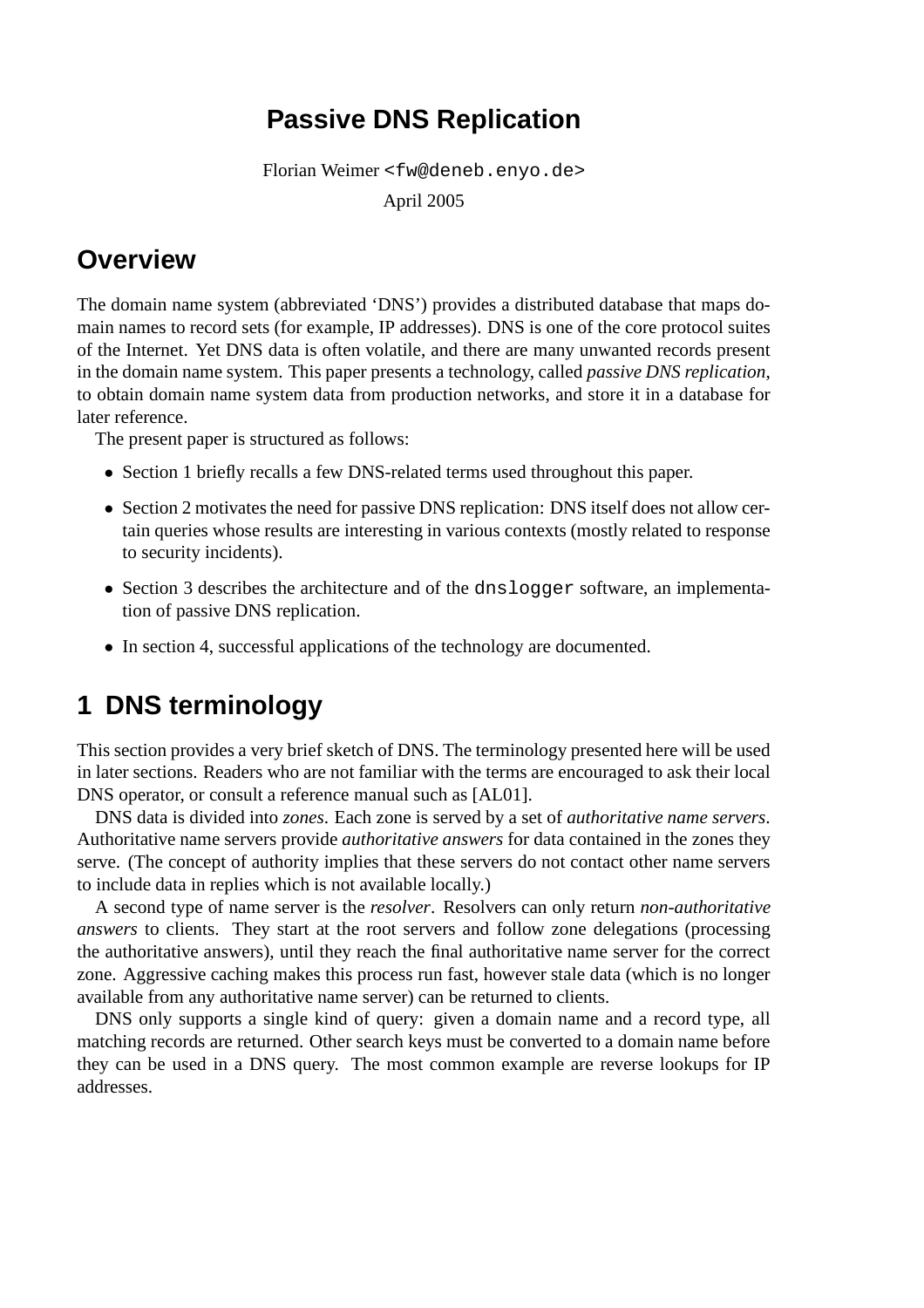## **2 The need for additional DNS query types**

The initial motivation for the development of passive DNS replication was the inadequacy of PTR-based reverse lookup, which maps IP addresses to domain names. In general, the data source for PTR answers is just another zone which is not automatically updated when someone adds a new host name for an IP address covered by the reverse zone. (Of course, DNS cannot guarantee this due to its distributed nature: the A record can be located in any zone, served by authoritative servers which are different from the servers that provide the reverse zone.)

As mentioned at the end of the previous section, DNS only supports a single query. Anyone can add DNS records to a zone he or she controls, and new zones can be created easily: Many registrars for second-level domains offer freely editable zone files. Yet there are no safeguards which ensure that the resource records only point to infrastructure (IP address space, domain names) which belongs to the zone owner.

However, once the data has been stored in a local database, more elaborate queries are possible, which leads to further applications.

#### **2.1 Malware containment**

Malware often contains a hard-coded domain name which identifies a command and control host. The malware performs a lookup on this domain name to obtain a set of IP addresses, and contacts one of those servers. After that, it waits for incoming commands, and performs the requested actions (for example, scanning for more vulnerable hosts, or flooding a specified target with garbage packets).

Even if the malware is still operational on the victim's computer, some of its functionality is unavailable once the domain name has been removed from DNS. Therefore, knowledge of the domain name is important, otherwise it is impossible to contact a DNS administrator with a request for removal. In addition, if the domain name is known, all of its associated IP addresses can be filtered locally, which helps to contain the malware infection within the local network.

The problem is that malware is typically detected *after* it has performed its domain name lookup. Even if it is possible to eavesdrop on the network traffic (which is technically infeasible in most service provider environments), the network traffic does not reveal the domain name. Only during reconnection after disruption or similar events, recovery of the domain name is possible. This adds a significant delay, which is sometimes unacceptable.

#### **2.2 Trademark protection**

In most jurisdictions, trademarks must be defended against (deliberate or accidental) infringement, otherwise they dilute and finally lose their status as trademark. DNS zone data can be examined for potential infringement.

In order to cut down the rate of false positives (e. g. domain names which are held by the trademark owner, but not used officially), the name of the name servers of those domains (as given in NS resource records) can be used. If the servers belong to the trademark owner, the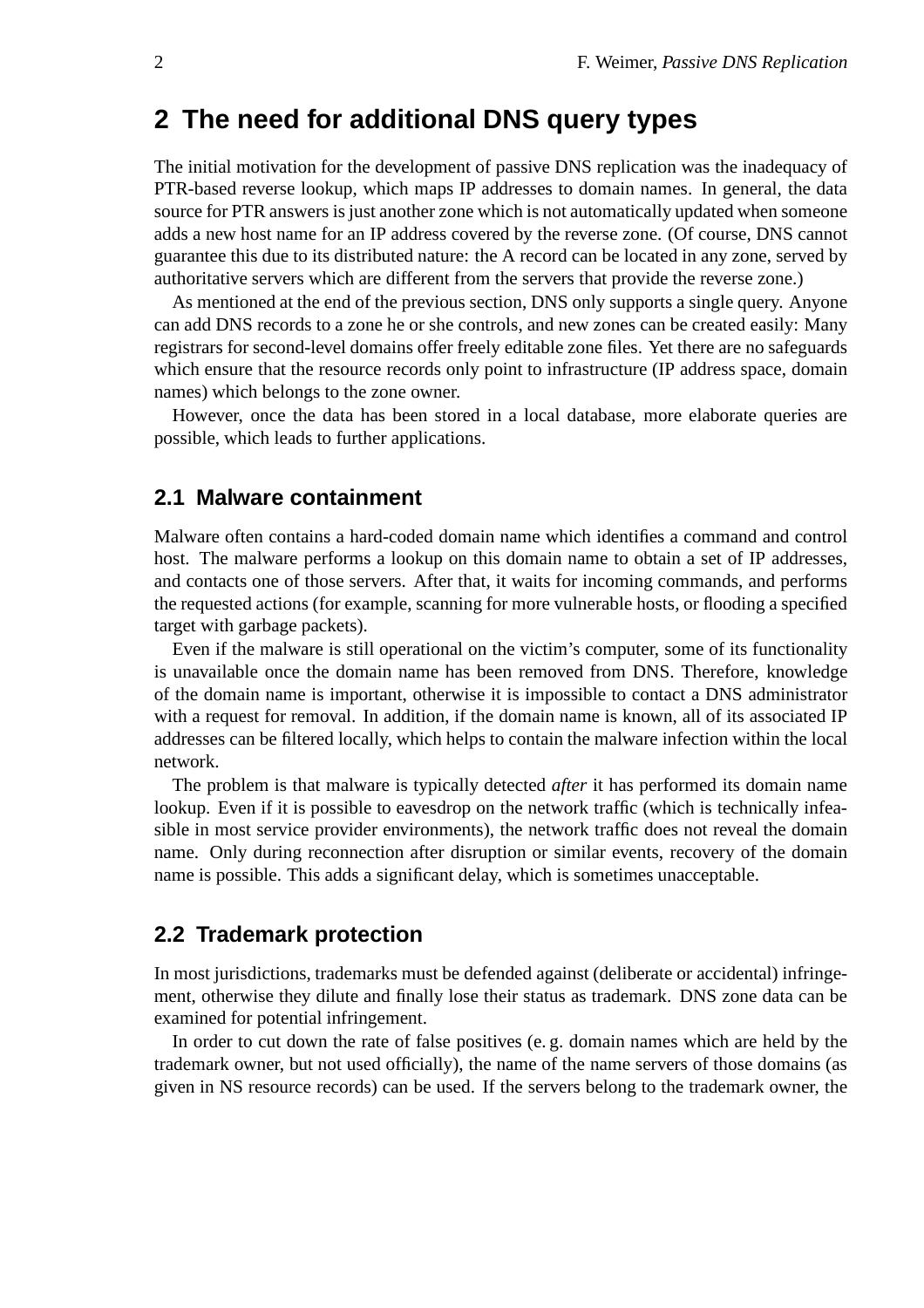company very likely also owns the domain. IP addresses can also be taken into consideration and compared to the address ranges normally used by the company.

This approach does not use any out-of-band data and is not affected by the poor data quality often found in those resources. For example, for some top-level zones, domain name WHOIS information is in a notoriously bad state and lots of entries are unmaintained or contain obviously forged data. Zone data, which is actually used for production purposes, is generally more correct and up-to-date, although it might lack details that (in some cases) are available in WHOIS registries.

### **2.3 Phishing**

Much in the same way, some forms of "phishing attacks" can be detected. In these attacks, someone creates a web site which looks like the official site of the attacked company, under an official-looking domain name. The web site, completely operated by the attacker, collects personal information, such as account names and passwords. Later, the attacker uses the collected data to defraud the attacked company and its customers. Of course, the attacker does not have to use domain names which resemble official ones used by the company, and detection of the attack does not stop it. However, passive DNS replication can be used as a building block in a broader defense against such attacks.

#### **2.4 Analysis of IP-based filters**

If other methods have uncovered evidence that a particular IP address at another network behaves in particularly bad way (if it hosts a phishing site, for example), a glance at archived DNS data can show that the IP address in question is used by multiple different services. A network operator can assess the collateral damage before applying an IP-based filter.

Similarly, anti-censorship activists can use this information to support their argument that IP-based filters are often too broad and unwarranted.

#### **2.5 MX theft and other policy violations**

MX theft occurs when someone points an MX record to a loosely-configured external mail server, without proper authorization, and uses it as a backup mail relay for this domain. (This differs from a completely open mail relay. Most mail server software offers a configuration option that allows it to serve as a mail relay for all domains that have an MX record that point to the local host. In the past, this has been used to significantly simplify large mail setups.)

While MX theft is not a real issue on the current Internet, other forms of policy violations are possible, especially on relatively open university or corporate networks. For example, additional web servers are installed, and domain names are pointed to them, without authorization from the responsible staff.

Passive DNS replication can recover most of the actively used DNS records pointing to one's own network resources, and thus support enforcing particular policies.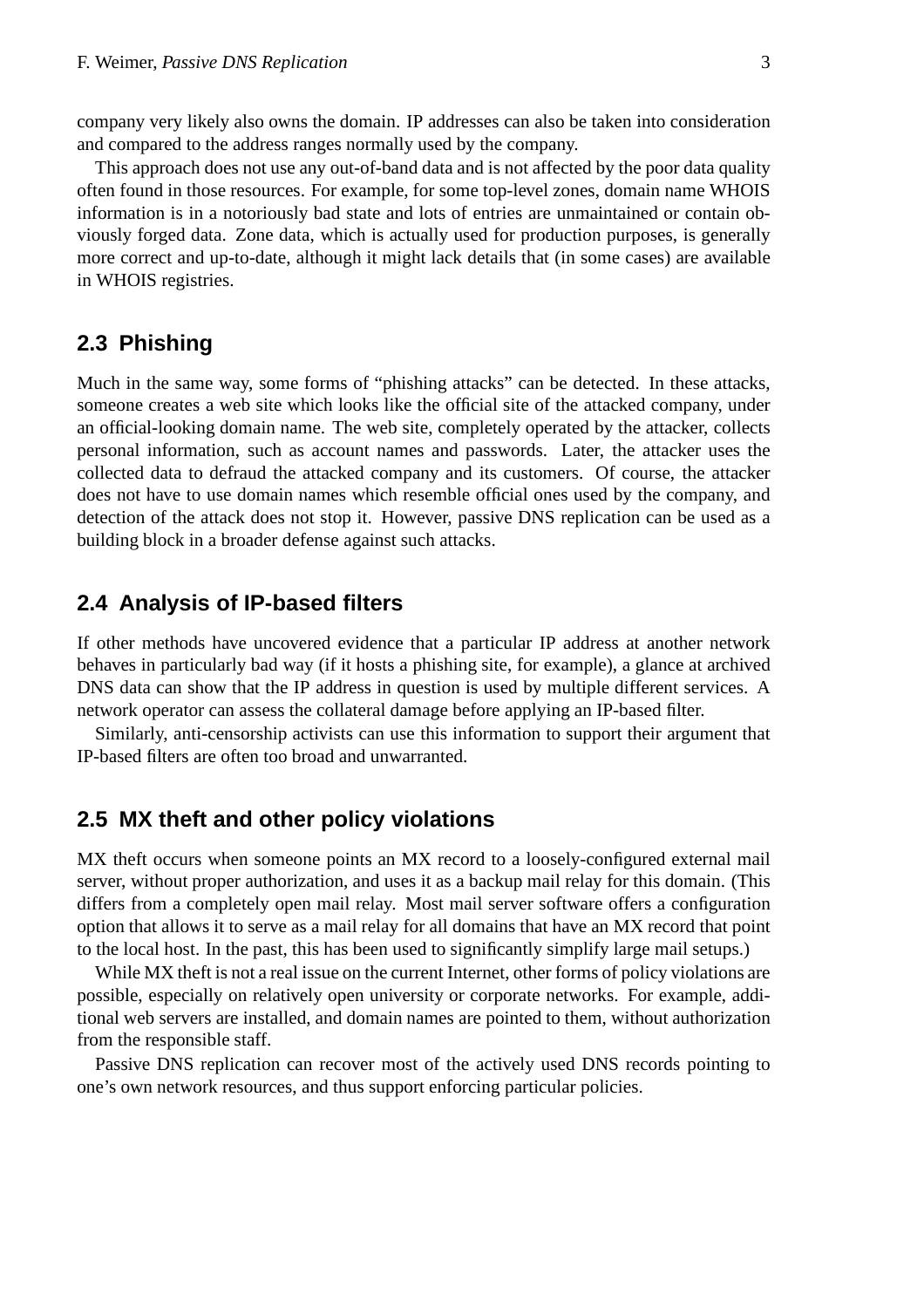#### **2.6 Recovery of zone data**

If a some catastrophic failure causes an important zone to vanish from the public DNS, it is often desirable for other service provides to resurrect it, if only to keep down the number of complaints from their own customers.

Today, the most likely failures of this kind are a corrupted master copy which is propagated to all authoritative name servers of the zone, and an unauthorized delegation change.

If resource records are stored together with time-stamp information, it is possible to recover the view of a zone at a certain date. In particular, incorrect records (maliciously or inadvertently) added later can be discarded.

#### **2.7 Replacement of documentation**

Some network operators are required by law to provide a list of domain names used by them. In Germany, this mostly applies to networks in the public sector and is the result of an obscure combination of legal requirements and blanket authorization of certain government bodies.

Open university networks may have documentation for official domain names which have been centrally registered, but if anyone can run his or her own authoritative name server (both technically and in accordance with university policy), centralized documentation is very likely incomplete.

Passive DNS replication can provide a better approximation of the situation. It remains to be seen if the authorities accept them, though.

#### **2.8 Less desirable applications**

We should not forget that DNS data in bulk form can be abused. The spamming industry shows a lot of interest in domain name lists. Such lists can be used as a starting point for all kinds of crawlers. Public access to live DNS data raises some privacy concerns as well.

## **3 An implementation of passive DNS replication**

In the previous section, we presented applications for which locally stored DNS records are desirable. In this section, we describe an implementation of passive DNS replication, called dnslogger, which obtains DNS data from a production network and archives it.

#### **3.1 Data sources**

Before it is possible to query a local database of DNS data, the data has to be record by some means. There are several possibilities to obtain DNS data in larger quantities:

• You can periodically *poll DNS records* and gather this way (dnswatch [Kri04] is a tool which supports this). The disadvantages are obvious: You must already know what you are looking for. There are some scalability issues, too, and systematically querying DNS records raises some suspicion from DNS operators.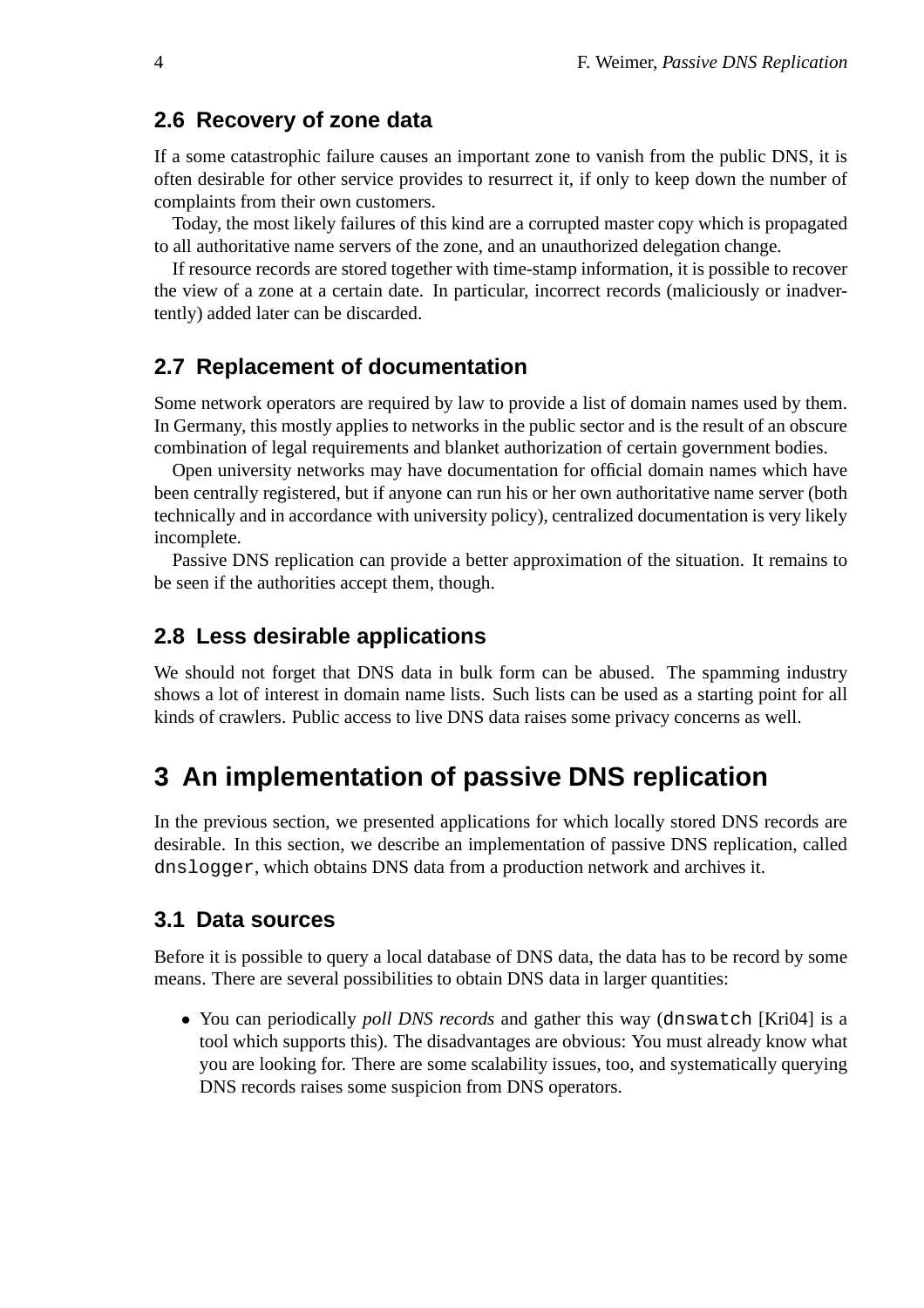- Arrange for *zone file transfers* (not necessarily using the standard DNS mechanism). This requires cooperation from those who maintain the master copy. Some DNS operators offer zone file access (ICANN requires that gTLD operators publish zone files, for example), but others do not. TLD zones like the .com zone contain only the nanmes of second-level domains, and names and IP addresses of name servers, but not regular host addresses, so that it is still necessary to guess domain names and actively gather further information by querying the listed name servers.
- You can reconfigure your resolvers to *log queries*. The drawback is that you have to reconfigure each server individually, and that it does exactly that: it logs queries, which means that the data is related to customer IP addresses, so there are real privacy concerns to address. Furthermore, if you are more interested in DNS data than in customer behavior, there is a considerable redundancy in query logs. (One advantage of customerrelated logs is that you can alert customers whose machines generate suspicious DNS requests.) An important aspect of query logs is that you do not need to know in advance what are you trying to find.
- *Capture DNS packets* on the network. This is what dnslogger does. It combines the advantages of query logging with a powerful approach to data reduction, which allows to collect DNS data on networks with tens of thousands of hosts, using only a modest investment in hardware.

We called the latter approach *passive DNS replication* mainly to avoid more controversial terms such as *sniffing*, *monitoring* or even *DNS data retention*. The *passive* part is intended to reflect the fact that no cooperation from zone owners is necessary, and that no additional DNS requests are generated.

Compared to the approach based on zone files, there is an important difference: we can never be sure that our data is complete. However, if passive DNS replication is used to support mostly local decisions, this is not a significant problem in most cases: there is no customer interest anyway in records which are missing. Furthermore, a lot of domains are simply dormant and unused, and they are included in zone files.

### **3.2 The architecture**

Figure 1 shows the dnslogger architecture. Each rectangle is a separate process (processes are distributed across multiple hosts, as described below). The purpose of these processes is as follows:

- A *sensor* captures DNS packets on the network. It applies some filters (for example, it might only forward authoritative answers), and forwards the remaining packets to an analyzer. Two independent implementations exist, one in Perl and one in rigorously tested C (called dnslogger-forward).
- The *analyzer* parses the DNS packets and extracts the data which should be processed further (domain names, IP addresses, and so on).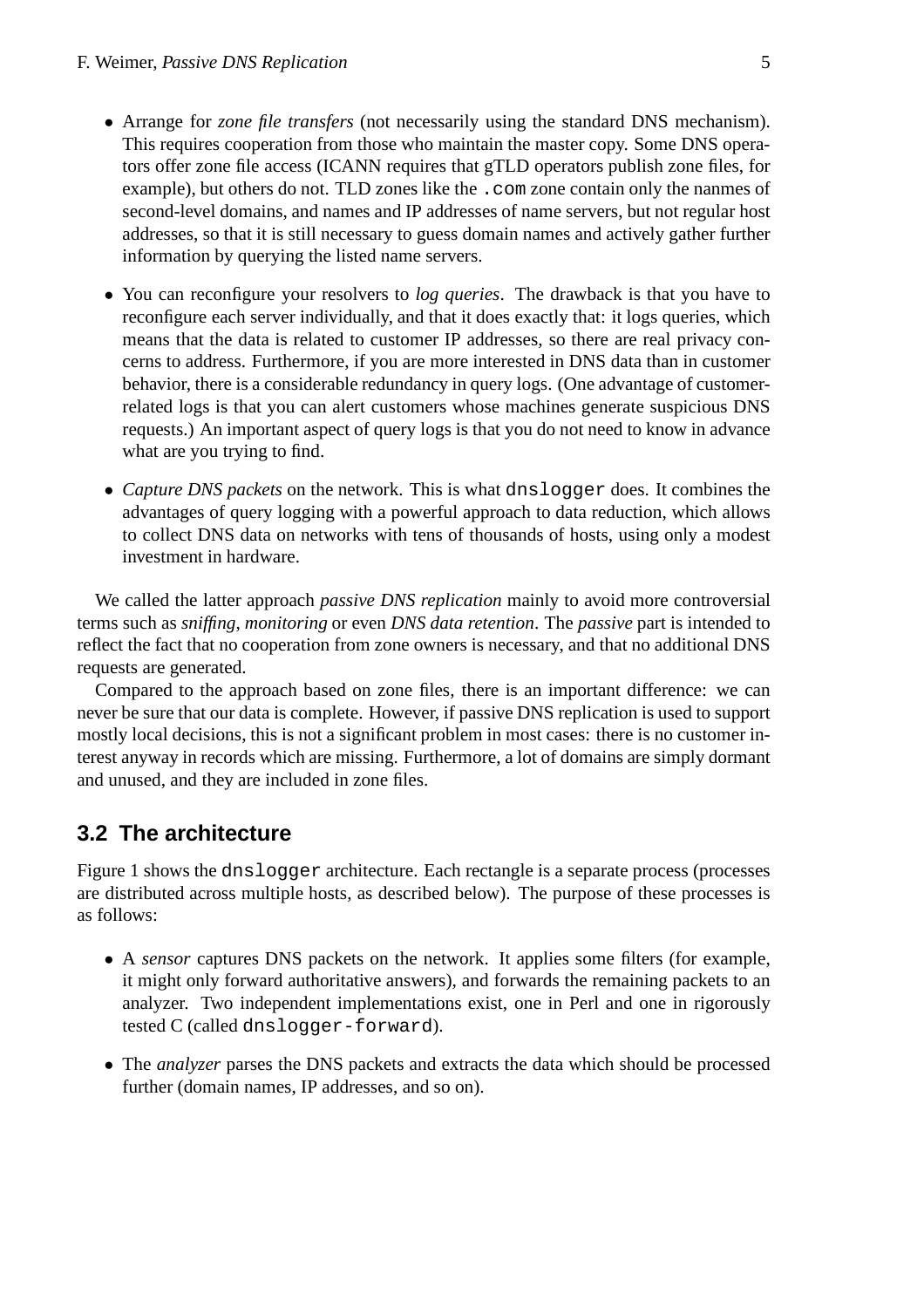- The *collector* takes the analyzer output and updates the database which is used for DNS data archival.
- The *requery daemon* issues queries for certain DNS records identified by the analyzer (see section 3.5).
- A *query processor* waits for user-supplied queries and executes them on the database. dnslogger provides a WHOIS server and a command-line tool which runs on the collector host.



Figure 1: dnslogger architecture

Sensors are distributed across the network. (Analyzers can be distributed across multiple hosts as well.) The collector and query processor run on the same host, but multiple collectors per host are possible, and the WHOIS query processor can combine their databases.

Both the sensor and the analyzer face soft real-time requirements. Once the data has passed the analyzer, a sufficient average processing is sufficient. For example, the dnslogger collector processes updates in batches, to reduce the number of flushes to stable storage which are required.

Berkeley DB [Sle04] is used as the underlying database technology. The sensors are implemented in Perl and C, as mentioned above. The remaining parts are implemented in Ada.

Some applications could benefit from ad-hoc queries, which would be supported in a much better way by an SQL database. However, experiments showed that PostgreSQL does not offer the required performance on the available hardware. If faster hardware is available (or if the data set is smaller), switching to an SQL database looks like a good option.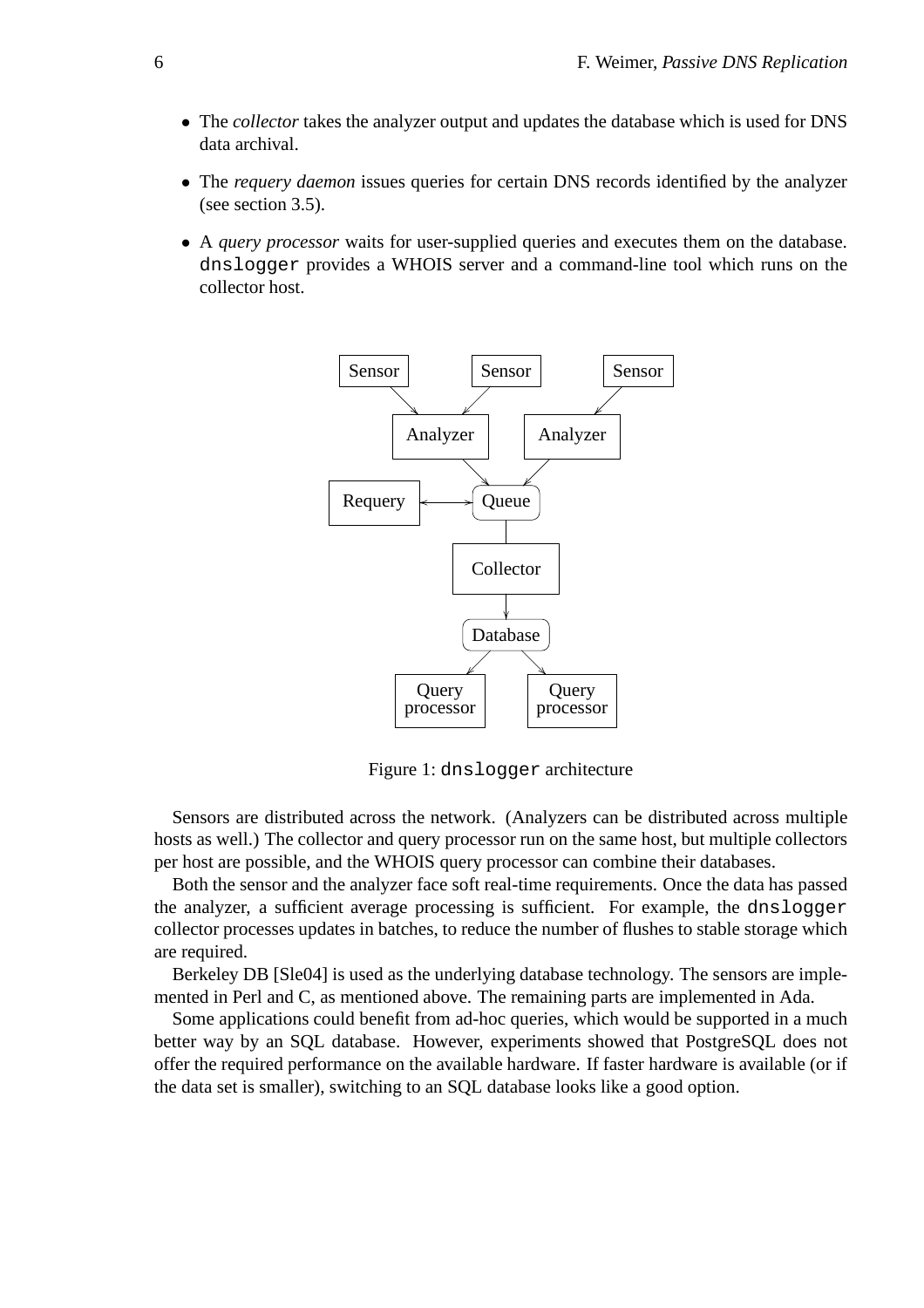#### **3.3 Verification**

What is a valid DNS packet? This question is surprisingly hard to answer.

Most DNS communication is transmitted using UDP. The only protection against blindly spoofed answers is a 16 bit message ID embedded in the DNS packet header, and the number of the client port (which is often 53 in inter-server traffic). What is worse, the answer itself contains insufficient data to determine if the sender is actually authorized to provide data for the zone in question. In order to solve this problem, resolvers have to carefully validate all DNS data they receive, otherwise forged data can enter their caches [CC96, CC97, Hav00, Hav01].

DNSSEC  $[AAL<sup>+</sup>05]$  still awaits deployment, and DNS itself totally lacks any cryptographic protection. An attacker who can send both requests and answers to a sensor is likely to fool even the most advanced DNS data validation techniques.

Consequently, dnslogger sidesteps these issues and simply does not verify any data. This has to be taken into account when using its output, of course. On the other hand, if a sensor captures an obviously bogus DNS response, we cannot exclude the possibility that this response has entered a resolver cache and is processed by a host. Therefore, it makes some sense to store bogus responses.

If bogus data is injected in the dnslogger database in large quantities, a rollback is possible based on the recorded time stamp information (see the next section).

#### **3.4 The data reduction process**

As mentioned briefly in section 3.1, the collector involves a data reduction step. This step is necessary because the raw stream of DNS response packets which arrives from the sensors contains a lot of redundant information and is not suitable for direct storage.

- Only DNS resource records are stored. The information which records were in the same DNS response packet is lost.
- For each DNS record, two time stamps are recorded in the database: one describes the time of the first occurrence of the record, the other the time of the last occurrence.
- Time-to-live (TTL) fields and DNS record classes are not stored. TTL values have only a meaning if they are contained in an authoritative answer, in specific sections. The class field is practically unused because all records actually used by applications have class IN, and most IANA-assigned DNS record types are not class-specific.
- An experimental feature records the IP address of the authoritative name server which sent a particular record. A reliable implementation is quite difficult, however. On the one hand, we want to store source addresses for all interesting records, on the other, we want to avoid labeling caching resolvers as authoritative for the records they return. Unfortunately, mixed authoritative and caching servers do not unambiguously indicate which parts of a response are authoritative. Instead, dnslogger uses an experimental heuristic which marks most data which does not exactly match the question section of a DNS response packet as non-authoritative.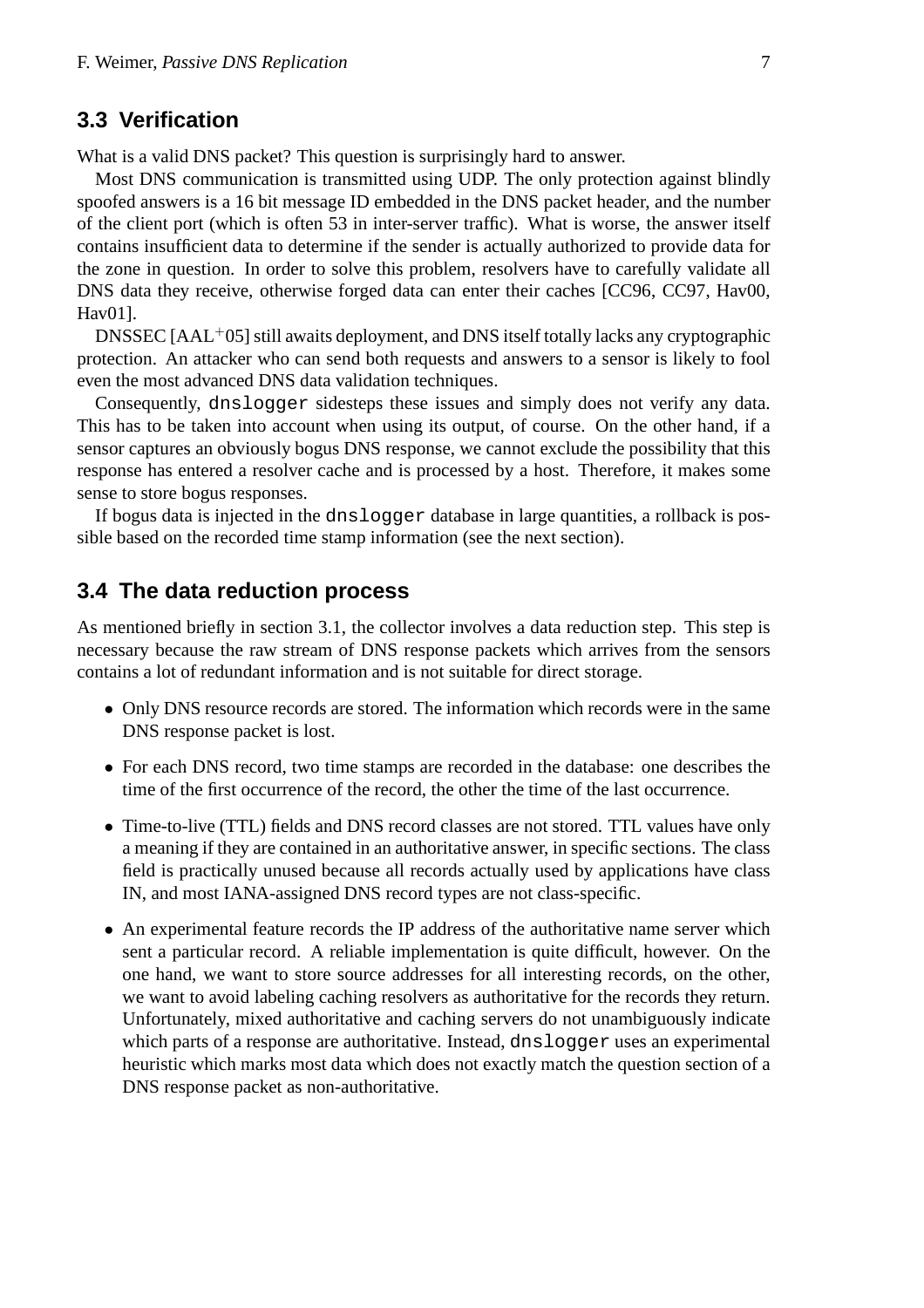A consequence of the time stamp approach is that all database updates caused by new DNS responses are *idempotent*: it does not matter if they are performed just once, or multiple times. Furthermore, they are *commutative*: the order in which they are applied does not matter. This means that updates can be batched and reordered as necessary. The dnslogger software uses these freedoms to increase its performance, and can process thousands of DNS records per second.

However, after several weeks of continuous operation, the working set in the database still tends to exceed the available RAM typically available on the PC platform (between 1 GB and 2 GB). dnslogger installations can address this problem by switching databases periodically. The WHOIS database front end is able to merge record sets from all databases, and return it as if there was just a single database. This approach is reminiscent of [MOPW00], but idempotent and commutative updates make the implementation much simpler (and arguably less efficient).

In a previous version of the dnslogger software, another attempt was made at data reduction: all domain names were converted to a 32 bit domain ID. However, this reduced access locality, and multiple disk seeks were required for each record returned in a query. Even though query performance was not a primary goal, query performance degraded so much that it became unacceptable. The current database scheme is highly denormalized and structured around a single B+-tree which holds domain names (in reversed form, to increase locality). IPv4 and IPv6 lookups are processed using separate indices, and yet another index is built on top of domain names in their unreversed form. Insert performance is comparable to the old version (or even better, when the working set size approaches the size of available memory). In the end, even though each domain name is stored multiple times (instead of shorter IDs), disk space requirements did not increase significantly, probably due to Berkeley DB's key prefix compression.

#### **3.5 Truncated responses**

If a query to an authoritative name server matches a large number of records (and the response UDP packet would exceed 512 bytes, the limit set by the DNS standards), some servers, instead of supplying only partial information, return an empty response with a set truncation (TC) bit. In response, the caching name server which queries for the resource record will issue a second query, this time over TCP. Some forms of DNS query validation used to combat denial-of-service attacks also work with truncated responses to trigger additional queries [PTGA03].

Unfortunately, such truncated, empty responses cause problems for completely passive DNS replication, unless capturing TCP queries and responses (including some limited form of TCP stream reassembly) is implemented. The latter is very complex, therefore dnslogger uses a different approach: The analyzer extracts the question section of truncated DNS responses, and passes them to the requery daemon. The requery daemon queries a standard DNS resolver over a TCP connection, decodes the response, and passes it to the collector.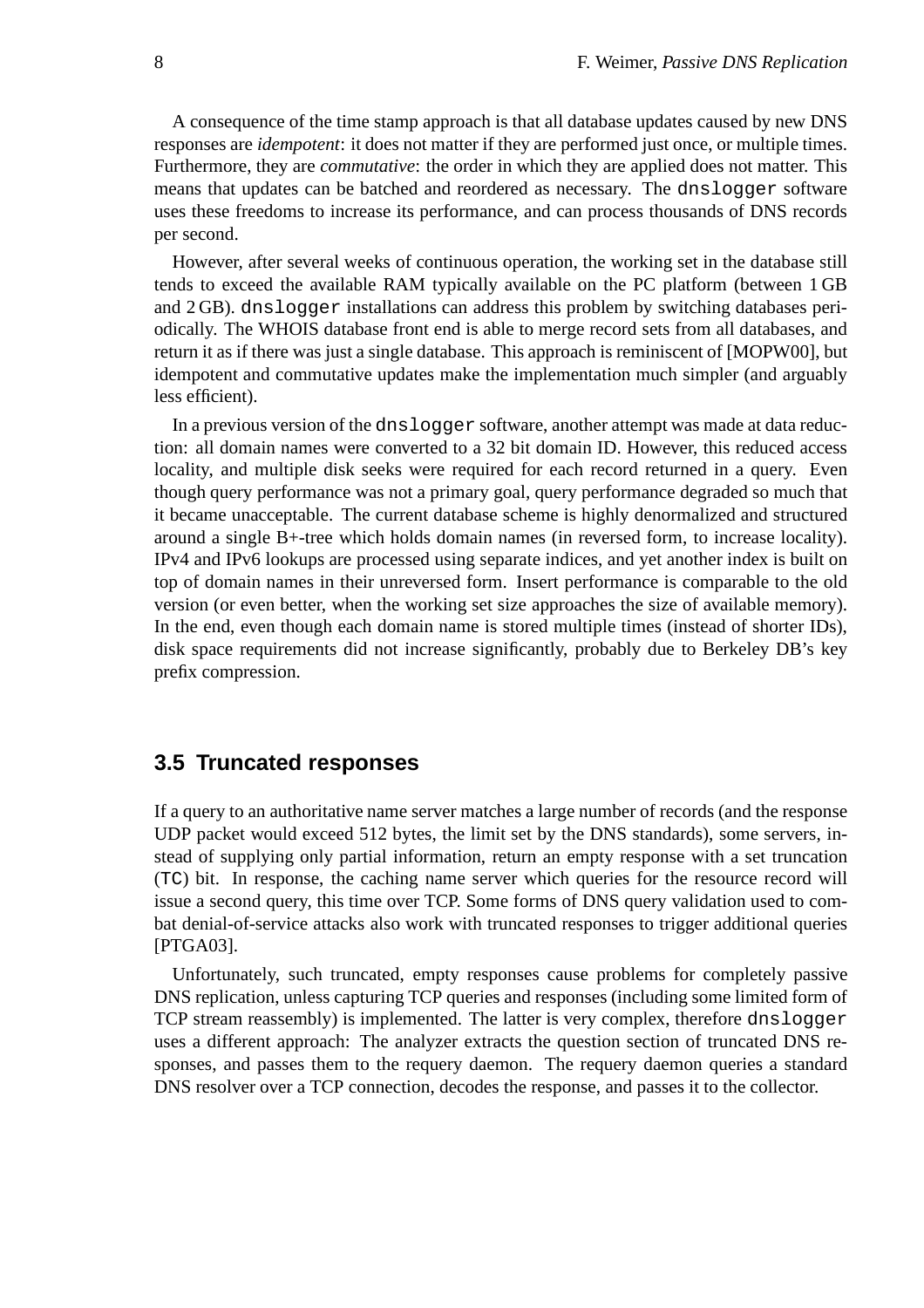#### **3.6 Sensor placement**

Sensors should be placed close to large, caching name servers, or at uplinks of networks containing caching name servers. Typically, a caching name server requests much more diverse data from other name servers than a single authoritative name server can provide. It makes sense to deploy sensors close to authoritative name servers only if above-than-average coverage of the zones served by those servers is desired.



Figure 2: Sensor placement

Furthermore, as shown in Fig. 2, the sensor is best placed at a point where it does not catch traffic between the caching resolver and its clients. Here, the sensor captures packets sent to and from a caching name server on a monitor port of the DMZ switch. In such setups, we are not interested in DNS responses sent to the LAN because the resource records have already been recorded when the entry was cached for the first time.

A similar effect can be achieved using IP-based filters in the sensor, to restrict it to traffic that flows in a particular direction. dnslogger-forward also provides the option to discard non-authoritative answers.

## **4 Examples and results**

#### **4.1 Botnet mitigation**

Several CSIRTs are using collected DNS data to identify botnet controllers and obtain secondary addresses of these hosts.

This works reasonably well on a local scale, but global botnet mitigation is hampered by the synchronization problem: both the DNS records and the current controller hosts must be removed at approximately the same time, otherwise the botnet owner can just alter the DNS records to a new host, or use the current controller to instruct the bots to download new malware with a different domain name.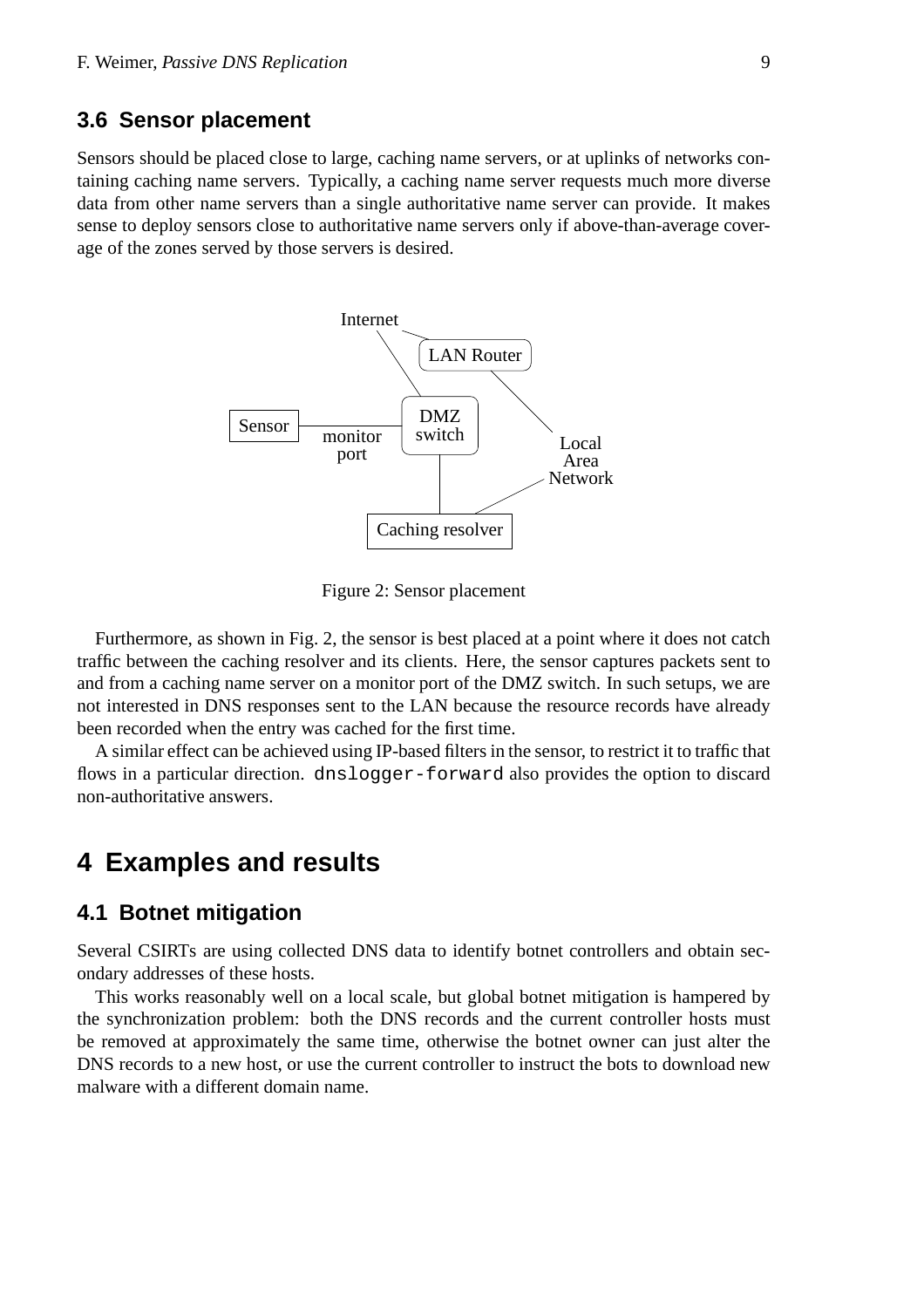#### **4.2 The kimble.org fiasco**

The original Blaster worm performed a denial-of-service attack on the IP address of the domain windowsupdate.com, which is owned by Microsoft. In order evade the attack, Microsoft removed the A record from DNS.

Blaster.E is a variant of the Blaster worm which attacks kimble.org. Table 1 shows that someone regularly changed the usual IP address of 127.0.0.1 (which is a harmless setting) to a globally routed IP address. (As you can see, the collector database started its operation on June 23. In the tables of this section, we omit the 'last seen' time stamp.)

| <b>First seen</b>   | Domain name | <b>Type</b> | Data            |
|---------------------|-------------|-------------|-----------------|
| 2004-06-23 13:58:51 | kimble.org  | A           | 127.0.0.1       |
| 2004-08-07 16:14:00 | kimble.org  | A           | 207.234.155.17  |
| 2004-10-20 07:15:58 | kimble.org  | A           | 212.100.234.54  |
| 2004-10-20 16:12:56 | kimble.org  | A           | 64.203.97.121   |
| 2004-10-21 17:15:01 | kimble.org  | A           | 212.113.74.58   |
| 2004-10-21 17:45:01 | kimble.org  | A           | 195.130.152.100 |
| 2004-10-31 14:45:01 | kimble.org  | A           | 195.225.218.59  |
| 2004-11-02 23:15:01 | kimble.org  | A           | 206.132.83.2    |
| 2004-11-04 18:15:01 | kimble.org  | A           | 213.139.139.206 |
| 2004-11-21 03:15:02 | kimble.org  | A           | 216.7.173.212   |
| 2004-11-25 22:45:02 | kimble.org  | А           | 38.112.165.60   |

Table 1: IP address of kimble.org

In this case, passive DNS replication led to a rediscovery of the Blaster.E problem, based on reports of the more recent attacks. Subsequent victims were informed about the nature of those attacks.

Unfortunately, the Internet community has yet to develop policies to deal with such 'tainted' domain names. Obviously, even the legitimate owner should not be allowed to change DNS records in such harmful ways.

#### **4.3 Collateral damage of IP-based filters**

Passive DNS replication has been used to assess the collateral damage of IP-based filters. Such filters are usually the only scalable tool ISPs have at hand to remove unwanted web content (such as hate speech, pornography, or phishing sites). In some cases, such filters are recommended by government bodies.

For example, in November 2004, T-Com apparently injected a null route into its IGP to block access to a phishing site which targeted T-Com customers. Unfortunately, the phishing site was located on a web server which also hosted completely harmless content on the same IP address (but under different domain names, on other virtual servers).

Currently, collected DNS data is mainly used after the fact, to stress that IP-based filters cause too much harm themselves and cannot be the final answer to harmful content on the web. It is desirable, though, that DNS data is used at the filter planning stage, to minimize collateral damage.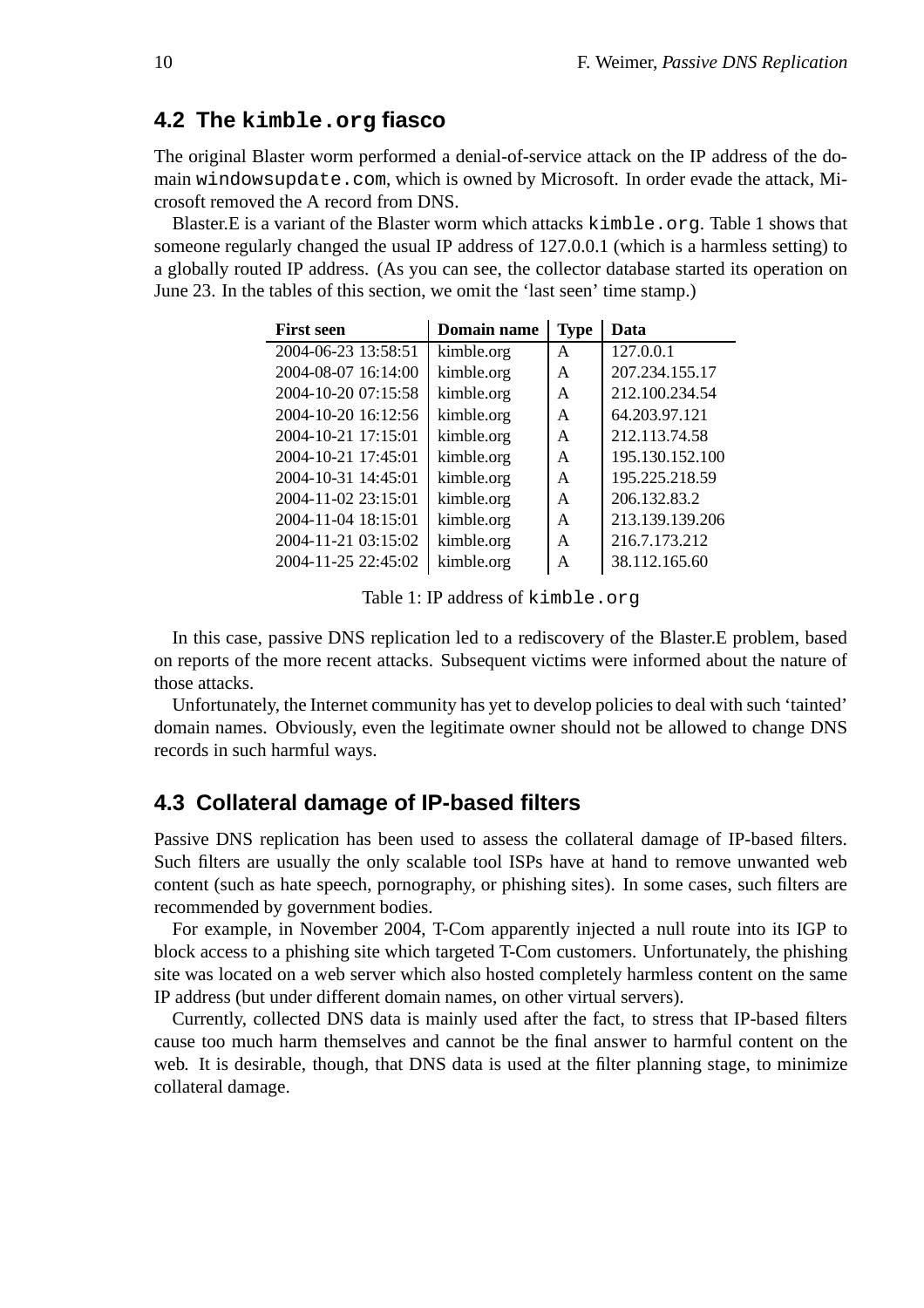#### **4.4 ebay.de domain transfer**

On 2004-08-28, Ebay's domain service provider for the DE zone implicitly expressed consent to a request that DENIC, the DE registry, should transfer the delegation for  $\epsilon$ bay.de to a new ISP. This is clearly visible in the recorded DNS data in table 2.

| <b>First seen</b>   | Domain name | <b>Type</b> | Data                 |
|---------------------|-------------|-------------|----------------------|
| 2004-06-23 08:21:57 | ebay.de     | <b>NS</b>   | crocodile.ebay.com   |
| 2004-06-23 08:21:57 | ebay.de     | <b>NS</b>   | sjc-dns1.ebaydns.com |
| 2004-06-23 08:21:57 | ebay.de     | <b>NS</b>   | sjc-dns2.ebaydns.com |
| 2004-08-28 05:34:01 | ebay.de     | <b>NS</b>   | ns1.goracer.de       |
| 2004-08-28 05:34:01 | ebay.de     | <b>NS</b>   | ns2.goracer.de       |

Table 2: Changed ebay.de delegation

The older, correct data is still available in the database, and an interested ISP could use it to restore the correct DNS view for its own customers. (In this case, it was sufficient to restart the resolvers to remove stale data from the cache because DENIC performed an emergency zone update to restore the old delegation.)

#### **4.5 DNS data is extremely localized**

The author was surprised to discover how sensor-specific the collected DNS data is. Apparently, Internet usage has become much less U.S.-centric when it reached mainstream. A particular site only observes rather localized part of the whole DNS system.

Content distribution networks are another interesting development. Most of them run special authoritative name servers which return different IP addresses, depending on the location of the resolver sending requests to them. As a result, DNS data is no longer globally consistent, and sensors can only capture a specific view.

This means that service providers who want to use passive DNS replication to support IP blacklist planning must set up their own sensor (and analyzer and collector, if they cannot contribute to an existing collector for legal reasons). The DNS data which has been collected on other networks likely does not reflect the needs of their customer base.

#### **4.6 Privacy Implications**

Two different kinds of personally identifiable information arises in the context of domain names: data about the circumstances of the query (IP addresses involved, time of query, the domain name requested), and the actual contents of a domain name.

The first issues are easily addressed by the placement of the sensors. If the guidelines outlined in section 3.6 are followed, the sensor only observes inter-server traffic. This means that end user IP addresses cannot be recovered at that point. Thanks to caching, most queries do not result in inter-server queries, which further reduces the potential for misuse. Using flow data [NNW00], it might be possible to correlate the time-stamp information and server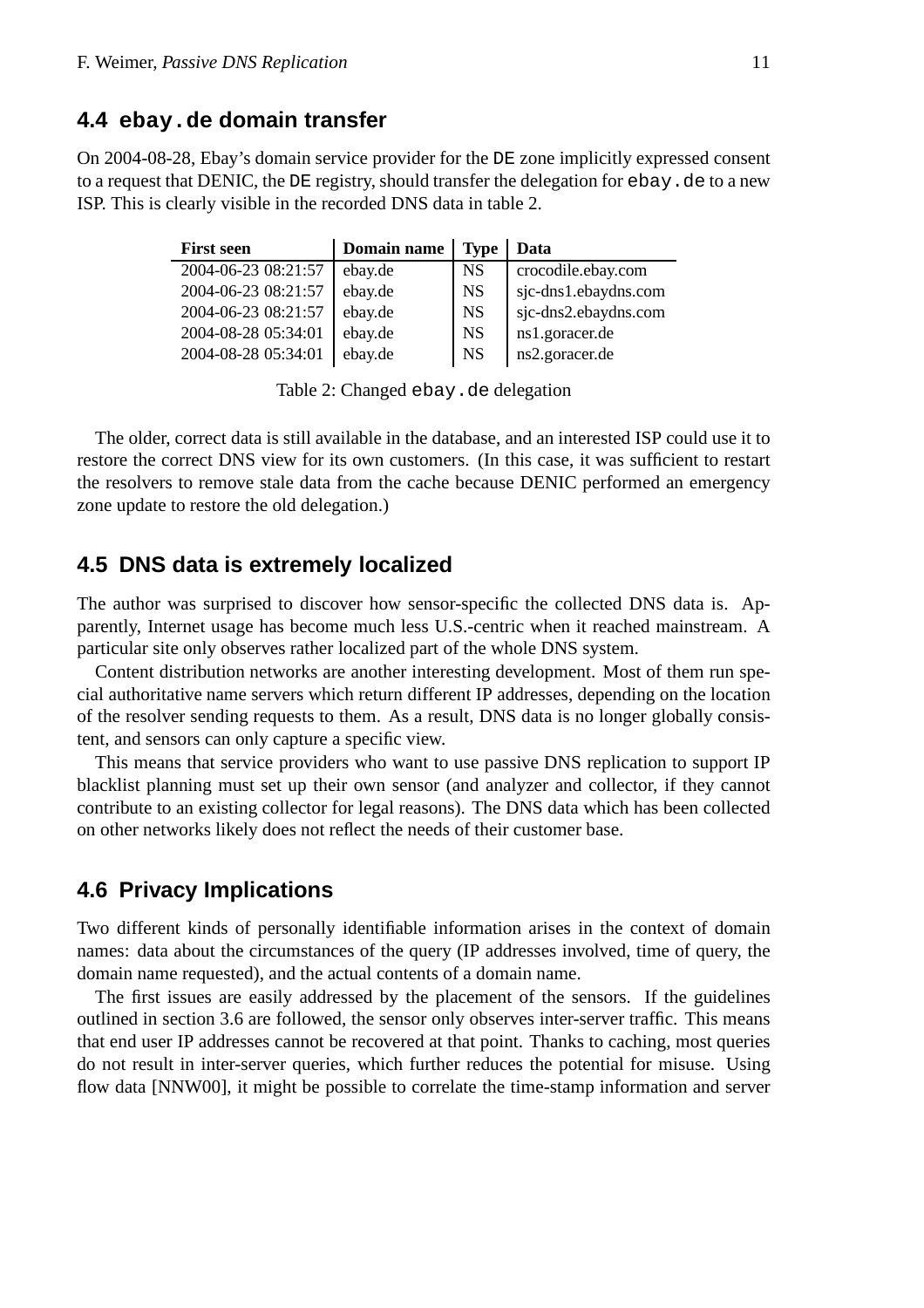IP address information in both data sets and thus obtain the end user addresses for some noncached queries, but this privacy invasion is more a result of flow logging than of our DNS replication effort.

The second set of issues is harder to dismiss. There are a few web service providers which use wildcard A records and session IDs embedded into domain names to implement user tracking. In one case, these domain names are embedded in "web bugs" and are used to track users without their consent, so the publication of these domain names does not do any harm (because it dilutes the user identification, which is increasing privacy in this case). In other cases, the domain name contains a session ID within a web application.

As a consequence, the publicly accessible database front end mentioned in the next sections delays the availability of new resource records by 20 minutes. It is expected that after this time period, potentially affected sessions have expired.

#### **4.7 RUS-CERT's front end**

RUS-CERT offers a publicly accessible front end to their collector database at:

http://cert.uni-stuttgart.de/stats/dns-replication.php

To prevent abuse, this front end only supports a subset of the queries supported by the underlying database, and the number of records which are returned in response to a query is limited. The NSP security community has access to the more powerful WHOIS front end [Wei05].

## **Conclusion**

In this report, we motivated the need for passive DNS replication, described an architecture and an implementation, and presented observations. Hopefully, the technology is used more widely in the future, especially in the planning stage of IP-based filters.

Future work areas include refinements in source address recording, and a distributed WHOIS server which can directly access databases on multiple hosts. Fragmented EDNS0 responses [Vix99] raise issues similar to TCP responses which still need to be addressed.

## **Acknowledgments**

The author wishes to thank the NSP security community whose feedback helped to improve the dnslogger service.

RUS-CERT kindly provides resources to run the implementation of passive DNS replication described in this report. Several third parties donate DNS response data.

## **References**

[AAL<sup>+</sup>05] Roy Arends, Rob Austein, Matt Larson, Dan Massey, and Scott Rose. DNS Security introduction and requirements. RFC 4033, Internet Society, March 2005. http://www.rfc-editor.org/rfc/rfc4033.txt.